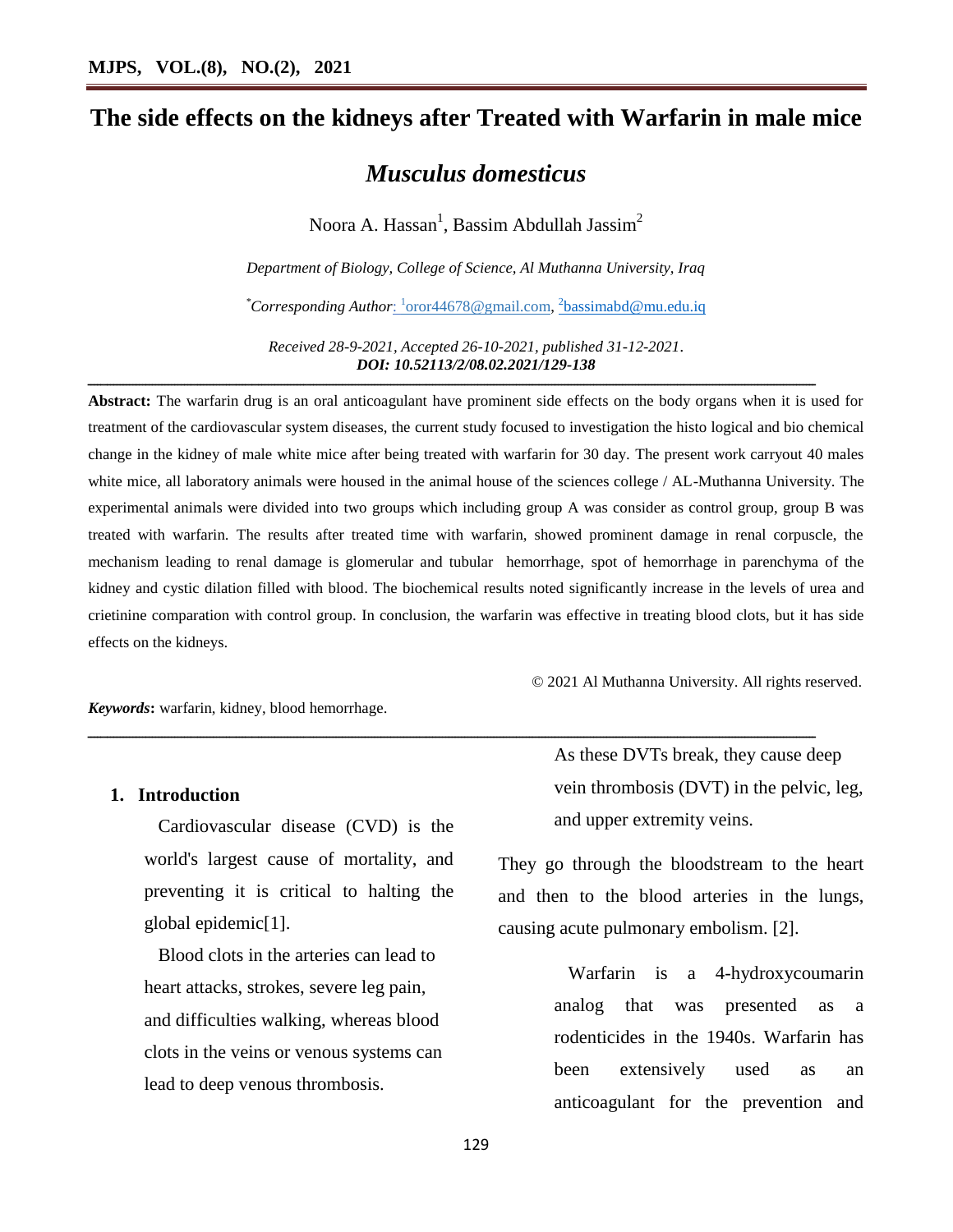treatment of thrombotic and thromboembolic diseases in the world since the 1950s [3]. Warfarin is a vitamin K antagonist that works by preventing vitamin K-dependent coagulation factors. It has recently become apparent that warfarin also affects vascular calcification by inactivating the Gla protein matrix [4]. Warfarin dosing is complex between patients and must to be individualized normal doses are about 5 mg per day, but can be as low as 0.5 mg per day in some patients or as low as 50 mg per day in others, factors such as gender, race , age, anticoagulation indication, albumin body weight, vitamin K intake and interactive medication may be all contribute to this variability [5].

 Patients undergoing warfarin treatment require routine blood checks to assess how long blood clots take, called the International Normalised Ratio (INR), vegetables such as broccoli , spinach, parsley, kale, etc. are rich sources of vitamin K and consuming large amounts or making sudden changes in the consumption of these vegetables can interfere with the effectiveness and safety of warfarin therapy [6].

According to numerous studies, the annual incidence of severe bleeding in

warfarin patients ranges from 0.4 percent to 7.2 percent. Minor bleeding can occur at a rate of up to 15.4 percent per year. [7]. The international normalized ratio (INR) is the most important parameter used to monitor its effect on the clotting system during patient follow-up. Typically, the dose of warfarin is frequently adjusted to maintain the INR level between 2 and 3.5 depending on the underlying condition. Because of its narrow therapeutic index, patients taking warfarin may experience minor and major bleeding, especially in those with poor drug compliance[8]. The kidney is bean-shaped, reddish - brown in color, and is located in the posterior cavity of the abdomen, it begins in most animals almost symmetrically one on each side of the vertebral column and dominantly in the lumbar region, although often extending forward under the last ribs [9]. The parenchyma of the kidney is enclosed in a hard fibrous and thin, strong capsule, the kidney consists of two regions, the outer cortex of a dark region under the capsule, a cortex that is granular, reddish-brown in color like most nephrons, the inner medulla of the light area under the cortex, which was very dark in color [10]. The role of the kidney in the purification of blood,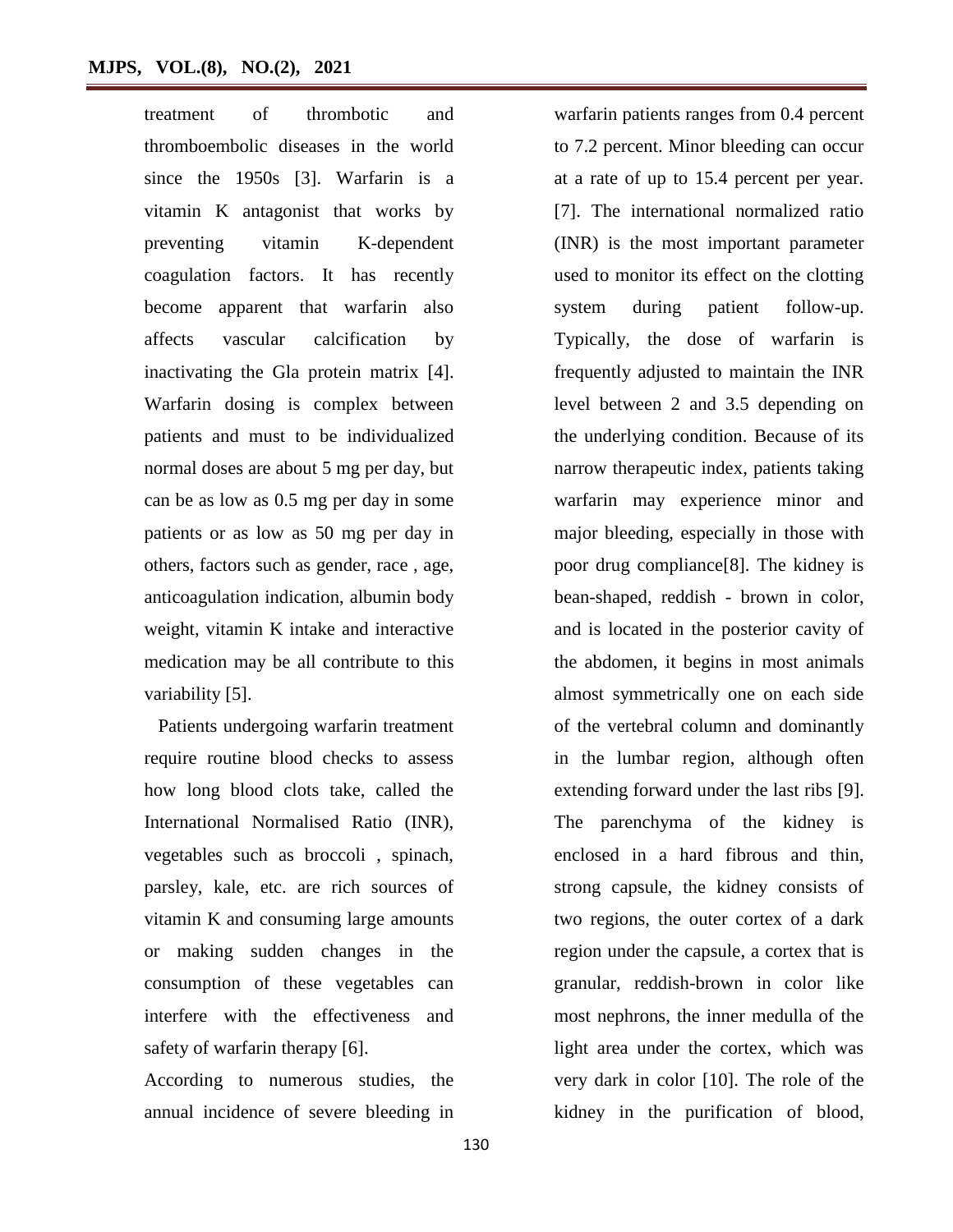electrolyte balance and regulate fluids of the body and the introduction of harmful substances such as food products (urea, creatinine and toxins) that the body and the site of producing hormones such as erythropoietin and rennin [11]. Warfarinrelated nephropathy, in which acute kidney damage is caused by glomerular hemorrhage and renal tubular blockade by red blood cells, warfarin therapy for chronic kidney failure, macroscopic hematuria and acute kidney damage, a renal biopsy revealed a large occlusion of red blood cells and casts in the renal tubules, the potential association between warfarin treatment, intratubular hemorrhage and acute kidney injury is explored [12]. Renal biopsies revealed significant blockage of renal tubules by red blood cells due to tubular cell destruction compatible with acute tubular necrosis, and the patient was on warfarin because of a history of deep venous thrombosis[13]. During warfarin drug pathological observations in renal biopsy samples of 9 patients with warfarin overdose, each biopsy sample showed acute glomerular hemorrhage and tubular damage , red blood cells RBCs in the Bowman area, and multiple occlusive RBCs in the tubules, each biopsy noted chronic kidney damage,

and in most cases of warfarin-related nephropathy, red blood cells in the renal tubules block the flow of urine, resulting in acute kidney injury[14].

### **2. Methods and Materials (Experimental animals)**

 Fourty adult male white mice, the average weight was 28-30gm, the animals housed at 25-28ºC and humidity about 40 to 45% with feeding by using standard pellets and water. Mice were acclimated to the laboratory environment for two weeks before the experiment began.

**Experimental design:** The mice were divided into two groups, each group composed of twenty adult male mice. Group A: twenty animals were served as control group. Group B: twenty animals treated with 0.3 ml of warfarin solution for thirty days.

**Preparation of histological slide:** For 48 hours, the tissues samples were fixed in formalin solution. After that, the samples were dehydrated in graduated degrees of ethanol, cleaned in xylene, and embedded in paraffin wax for cutting, with 5-μm tissue sections mounted on glass slides and stained with hematoxyline and eosin stain for light microscopic examination. [15].

#### **3. Results and Discussion**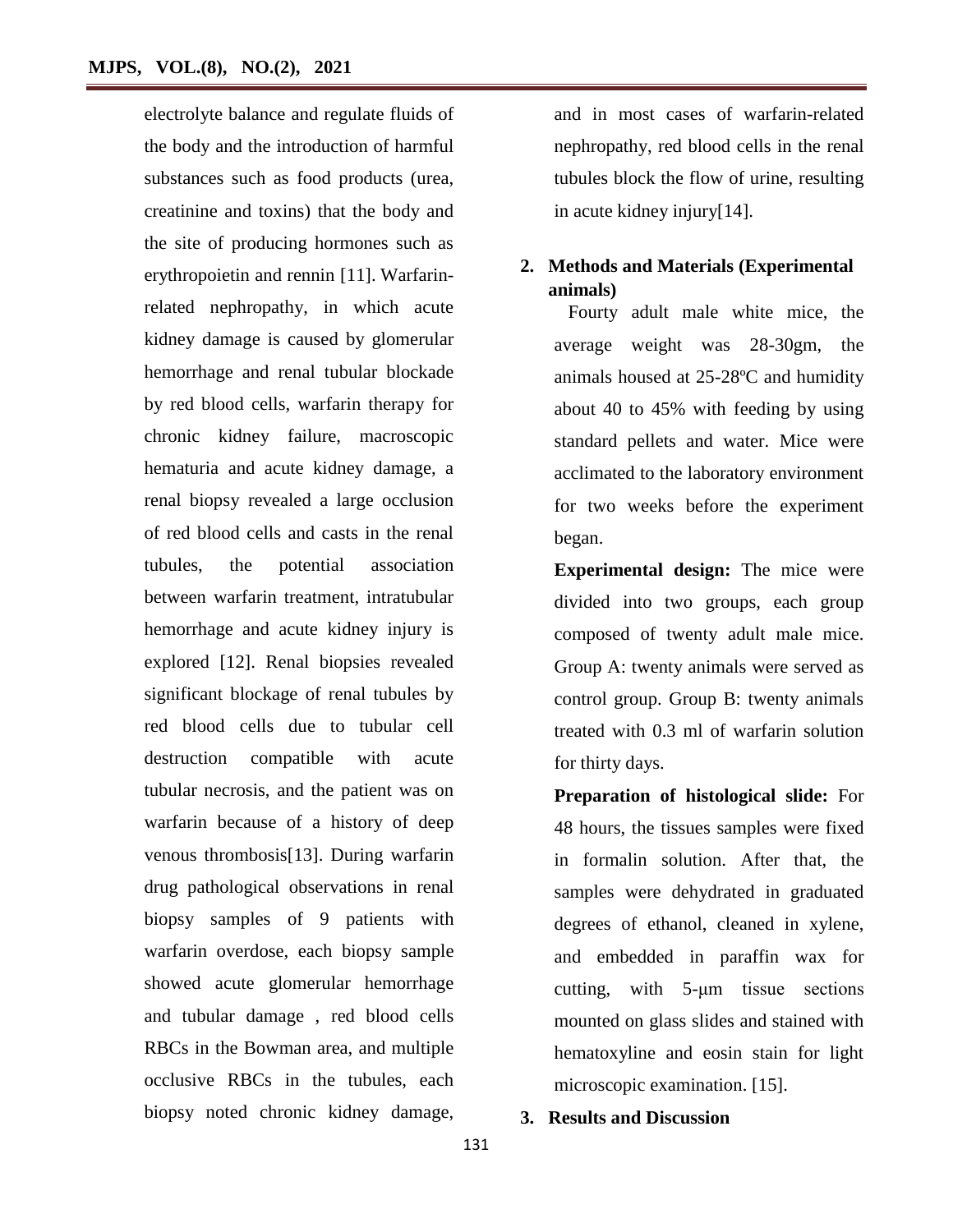#### **3.1 The histological results:**

The tissue section of the kidney (fig.1) noted the kidney surrounded by a thin layer of connective tissue capsule. This capsule is consisted of two layers, an outer layer which composed of irregular dense connective tissue mostly collagenous fibers and a small amount of elastic fiber, the inner layer is consist of mainly smooth muscle cells, also, noted the cortical region of the kidney consists of spherical structures called the renal corpuscles and tubular structures called renal tubules. In tissue section (fig.2) showed prominent damage in renal corpuscle, prominent degeneration in bowman space, so, noted abnormal cystic dilation filled with secretion and blood, so, noted spot of hemorrhage in parenchyma of the kidney, this may be cause according to [16], who demonstrated the over-anti coagulation due to warfarin overdose and INR greater than 3 may be found to cause bleeding in glomerular of the kidney and this results agree with [13], who noted high INR levels were an significant risk factor for hemorrhage associated with the use of warfarin. Tissue section showed a prominent defect in the partial layer of bowman's capsule, so noted

parenchymal degenerated of the kidney with prominent hemorrhage, the hemorrhage noted may be due to the side effect of warfarin on the tissue structures of the kidney, aggregation of inflammatory cells around blood hemorrhage and cystic dilation (fig.3). These results coincided with [17], were explained that warfarin cause acute kidney damage and hemorrhage in the kidney.

 The tissue section showed acute degeneration in proximal convoluted tubules wall, the prominent isolated epithelial layer of the P.C.T without brush border (fig.4), this acute degeneration in tubules may be due to the high toxicity of warfarin, this result agreement with [18], which noted that warfarin cause degeneration in renal tubules and tubules toxicity that lead to worsening kidney damage.

 In (fig.5), showed Henley loop arms have destroyed epithelial layers that lining both branches of Henley loop, both branches were filled with a thick fluid, the tissue section noted prominent blood congestion and hemorrhage between the arms of Henley loop and disappeared cells from epithelial layers that lining both arms of Henley loop, this histopathological change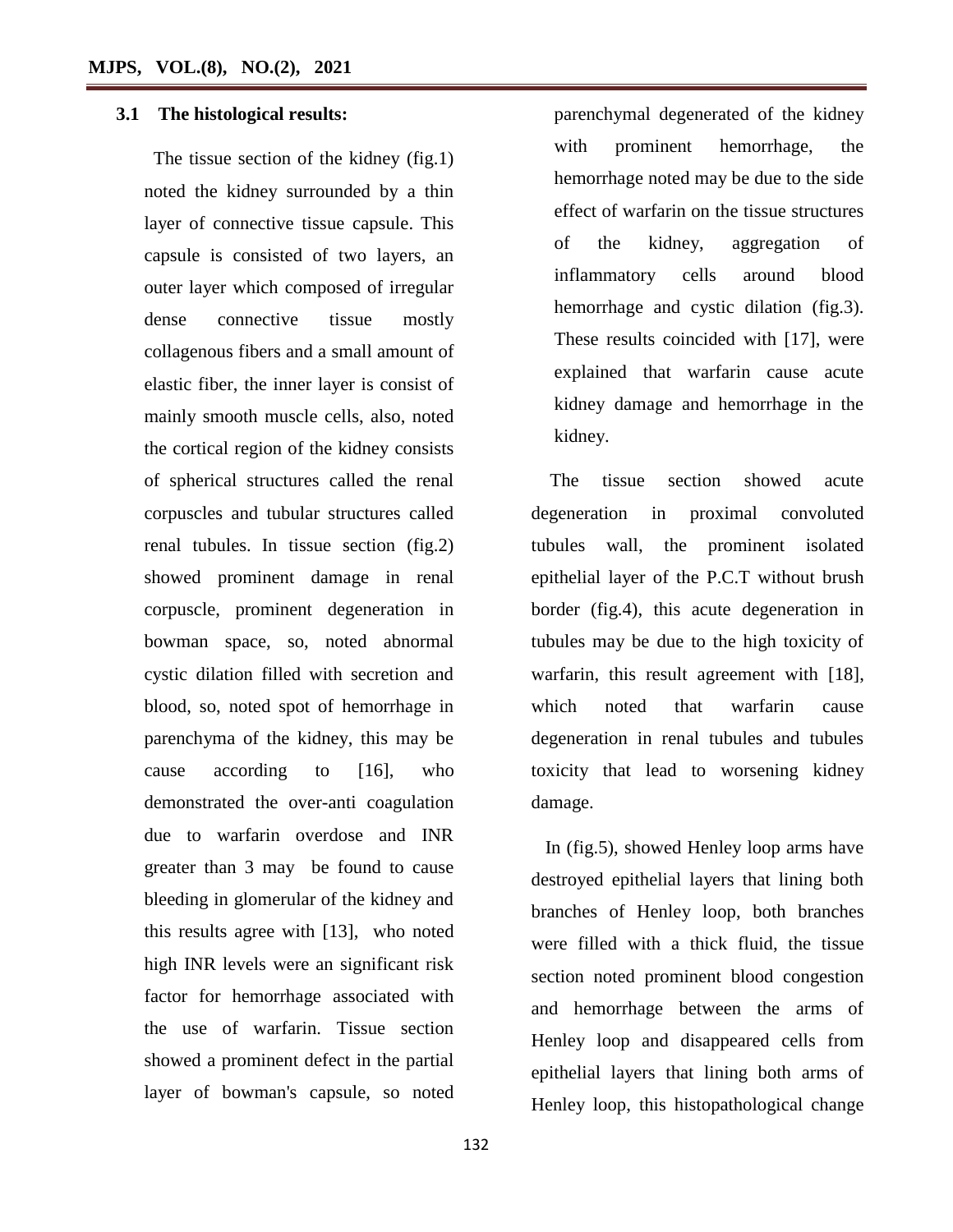in the tissue section of the kidney may be due to an increase in the rate of excretion or elimination the toxic material through the kidney which increased the blood congestion in the renal tubules which lead to these changes, this result agreement with [19], who explained that tubular cell injury consistent with acute tubular necrosis resulted in extensive blockage of renal tubules by red blood cells.

 Tissue section noted abnormal dilated of D.C.T filled with secretion and aggregation of inflammatory cells around D.C.T. Tissue section showed irregular wide cystic dilation in parenchyma of kidney (fig.6). This may be due to warfarin's toxicity. the after the treated time that leads to degeneration some renal tubules. This histopathological change constant with [20], which explained warfarin caused glomerular bleeding with degeneration tubular red blood cell (RBC) casts and severe kidneys damage.

#### **3.2 The biochemical results:**

 The result appeared in (Table-1) the value of urea in the serum of a control group was  $(34.69\pm0.100 \text{ mg/dl})$ , and value of urea in treated mice with warfarin after 30 days was  $(135.17\pm0.136 \text{ mg/dl})$ , the statistical study noted the level of urea in the treated group with warfarin have significant increased

compared with the control. This increase in urea level of group that treated with warfarin which may be due to the warfarin toxicity that leads to these physiological deference's in the urea values which may be causes kidney dysfunction (injury in the kidney), this result constant with [21], which noted blood urea increase as a result of receiving warfarin treatment.

The level of creatinine serum in the control group (Table-1) was  $(0.362 \pm 0.0076 \text{ mg/dl})$ , while the level of creatinine in the warfarintreated group was  $(0.457 \pm 0074 \text{ mg/dl})$ , the statistical study noted the level of creatinine in the treated group with warfarin has significantly increased compared with control group. A high level of creatinine in the treated group with warfarin may be due to the toxicity of warfarin that leads to damage in renal corpuscle that effected on the infiltration rate, or the degeneration in tubules that leads to an increase in the reabsorption of creatinine from renal tubules. This physiological change after treated with warfarin was similar to [22], which explained the increase in the concentration creatinine level in the rats with increasing the dose of warfarin.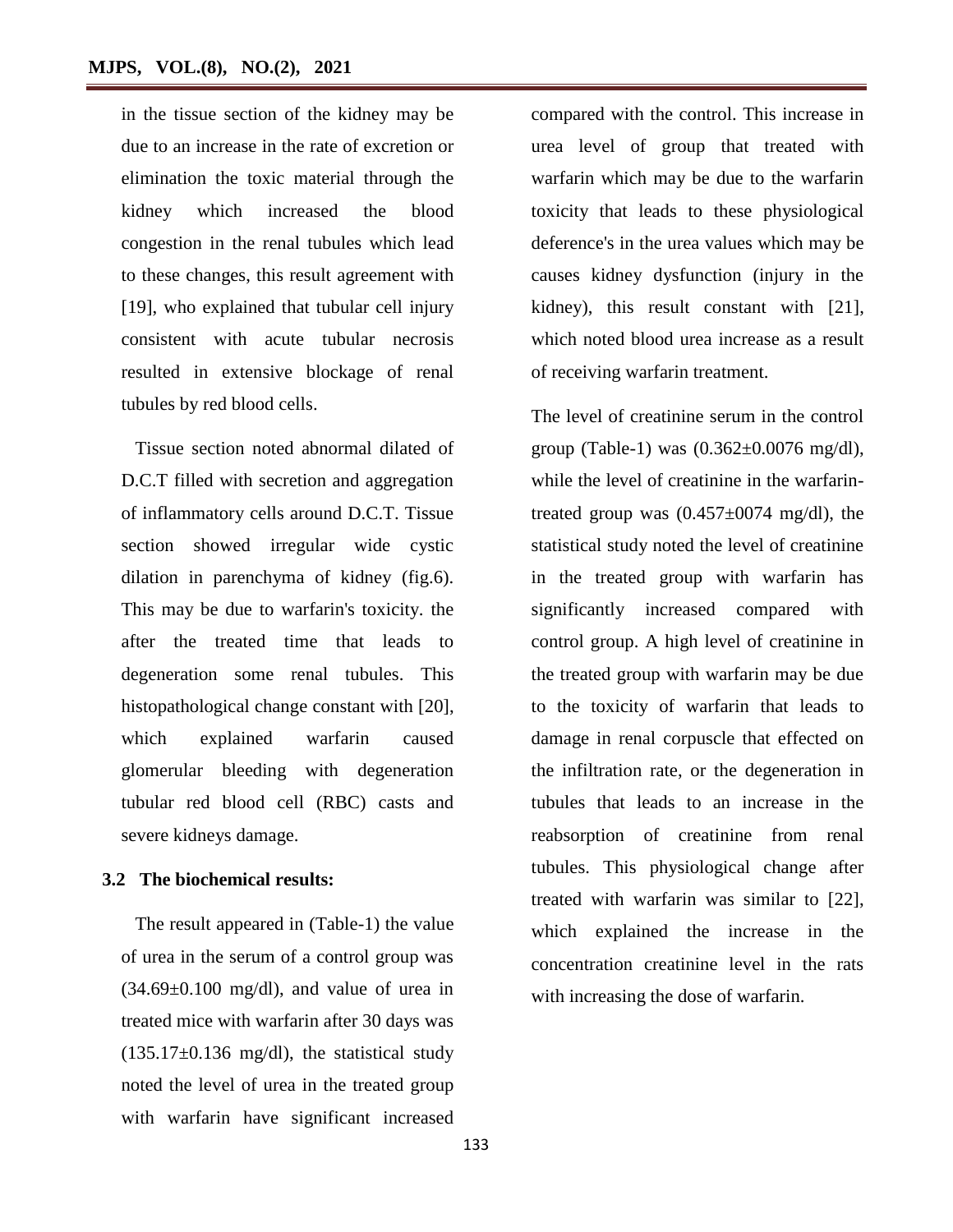

fig.1: section of kidney in the control group which showed A-kidney capsule, B-renal tubule, C-renal corpuscle. **(H and E)** stain 20X.



fig.2 section of kidney in treated group with warfarin which showed A-damage in renal corpuscle, B cystic dilation filled with blood, C- spot of hemorrhage. **(H and E)** stain X20.



fig.3: section of kidney in treated group with warfarin which showed, Adegeneration of bowman's space, Bhemorrhage, C--inflammatory cells., Dcystic dilation. **(H and E)** stain X40.



fig.4 : section of kidney in treated group with warfarin which showed, A- isolated epithelial layer of the P.C.T, Bdisappeared brush border. **(H and E)** stain X40.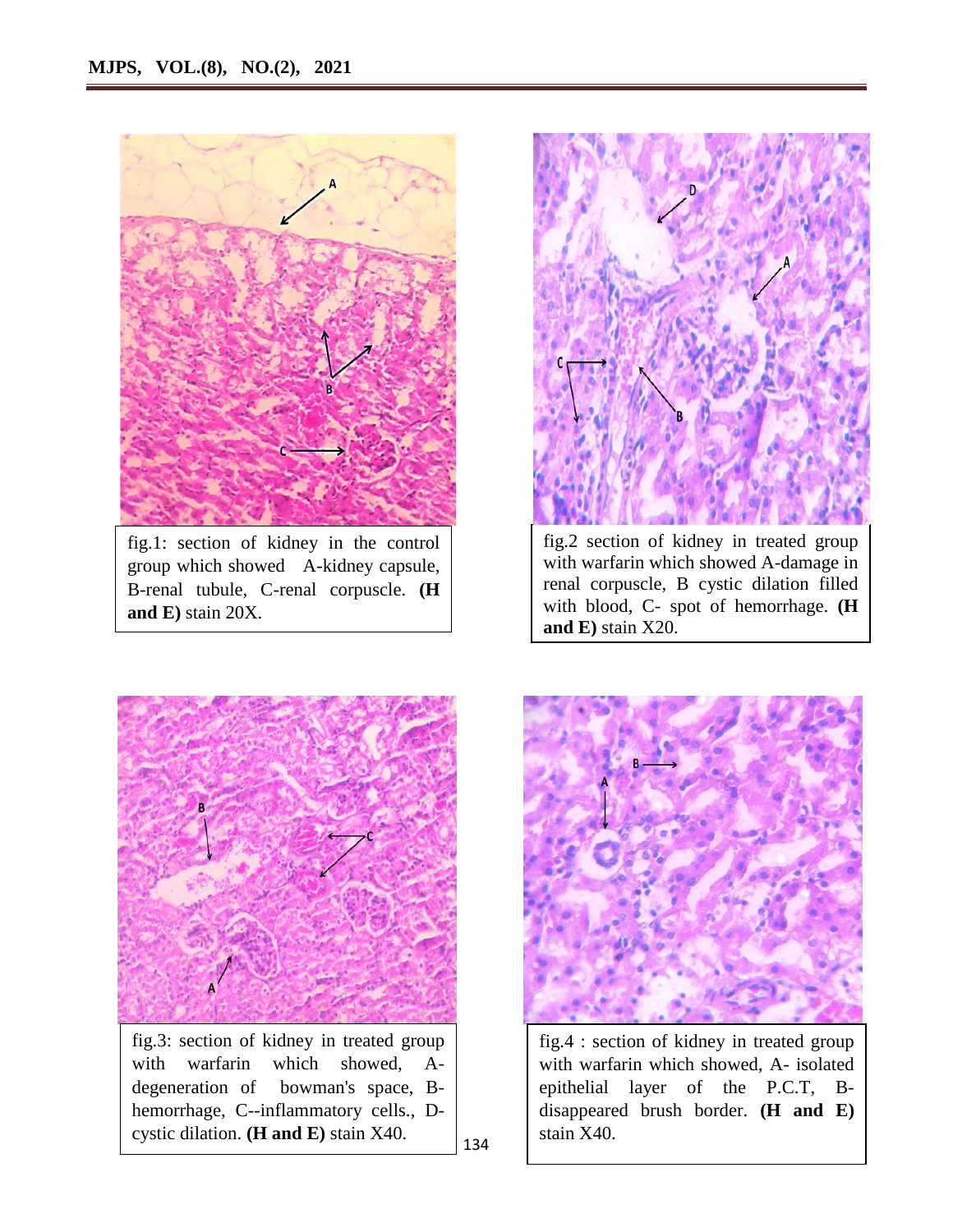

with warfarin which showed Ahemorrhage, B- blood congestion beside Henley arms. (**H and E)** stain X40.



fig.6 : section of kidney in treated group with warfarin which showed A- Distal convoluted tubules, B- inflammatory cells, C- irregular wide cystic dilation. **(H and E)** stain X40.

### **4. Conclusion**

Warfarin effect on the kidneys which leads to injery in the renal corpuscle, acute hemorrhage, cystic dilation filled with blood in the parenchyma of kidney, sever degeneration between renal tubules.

Table.1: Levels of serum urea and creatinine in mice (mg/dl). cardiovascular disease prevention.

|            | N  | Mean    | Std.   | N  | Mean     | Std.   |      |
|------------|----|---------|--------|----|----------|--------|------|
|            |    |         | Error  |    |          | Error  |      |
| Urea       | 20 | 34.6950 | .10065 | 20 | 135.1750 | .13667 | .000 |
| creatinine | 20 | .3625   | .00767 | 20 | .4570    | .00744 | .000 |

# **Acknowledgment**. We thank the

Advance biology Laboratory for the use of their equipment.

#### **Refrences**

[1] Huffman, M. D., & Bhatnagar, D. (2012). Novel treatments for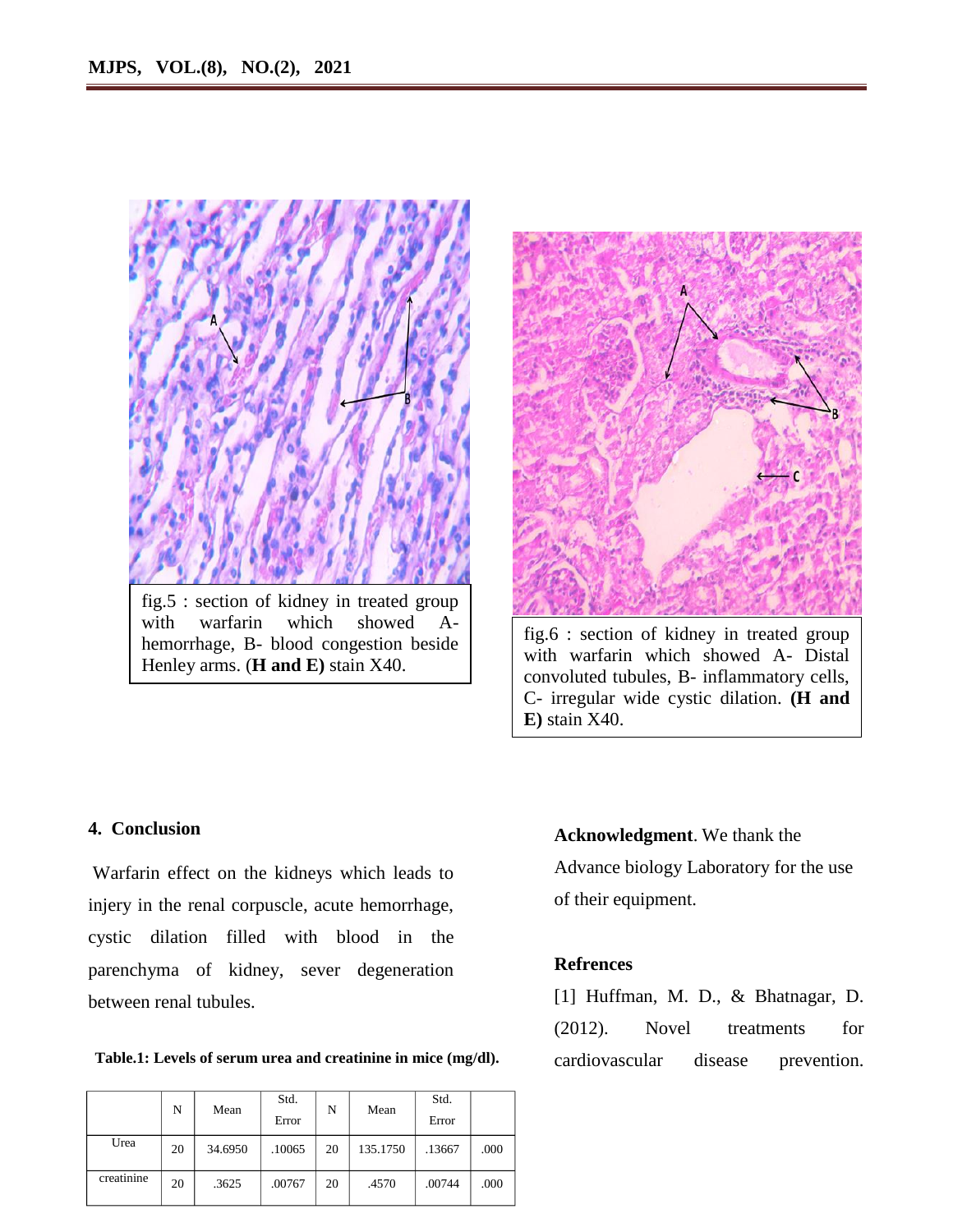Cardiovascular therapeutics, 30(5), 257- 263.

[2] Goldhaber, S. Z., & Morrison, R. B. (2002). Pulmonary embolism and deep vein thrombosis. Circulation, 106(12), 1436-1438.

[3] Holbrook, A. M., Pereira, J. A., Labiris, R., McDonald, H., Douketis, J. D., Crowther, M., & Wells, P. S. (2005). Systematic overview of warfarin and its drug and food interactions. Archives of internal medicine, 165(10), 1095-1106.

[4] Krüger, T., Oelenberg, S., Kaesler, N., Schurgers, L. J., van de Sandt, A. M., Boor, P., & Ketteler, M. (2013). Warfarin induces cardiovascular damage in mice. Arteriosclerosis, thrombosis, and vascular biology, 33(11), 2618-2624. [5] Ansell, J., Hirsh, J., Poller, L., Bussey, H., Jacobson, A., & Hylek, E. (2004). The pharmacology and management of the vitamin K antagonists: the Seventh ACCP Conference on Antithrombotic and Thrombolytic Therapy. Chest, 126(3), 204S-233S.

[6] Hebert, M. F., Park, J. M., Chen, Y. L., Akhtar, S., & Larson, A. M. (2004). Effects of St. John's wort (Hypericum perforatum) on tacrolimus pharmacokinetics in healthy volunteers. The Journal of Clinical Pharmacology, 44(1), 89-94.

[7] DiMarco, J. P., Flaker, G., Waldo, A. L., Corley, S. D., Greene, H. L., Safford, R. E., & AFFIRM Investigators. (2005). Factors affecting bleeding risk during anticoagulant therapy in patients with atrial fibrillation: observations from the Atrial Fibrillation Follow-up Investigation of Rhythm Management (AFFIRM) study. American heart journal, 149(4), 650-656.

[8] Witt, D. M., Delate, T., Clark, N. P., Martell, C., Tran, T., Crowther, M. A., & Hylek, E. M. (2009). Outcomes and predictors of very stable INR control during chronic anticoagulation therapy. Blood, The Journal of the American Society of Hematology, 114(5), 952-956. [9] Goldny, B., UnterholznerV., Taferner B., Hofmann K.J., Rehder P., Strasak A. and Petersen J.(2009). ˝Normal Kidney size and its influencing factors. A64 slice MDCT study of 1.040 a symptomatic patients˝. BMC. Urology. 9(1)P:19.

[10] Dunnill, M. S., & Halley, W. (1973). Some observations on the quantitative anatomy of the kidney. The Journal of pathology, 110(2), 113-121.

[11] Rayner, H., Thomas, M., & Milford, D. (2016). Kidney anatomy and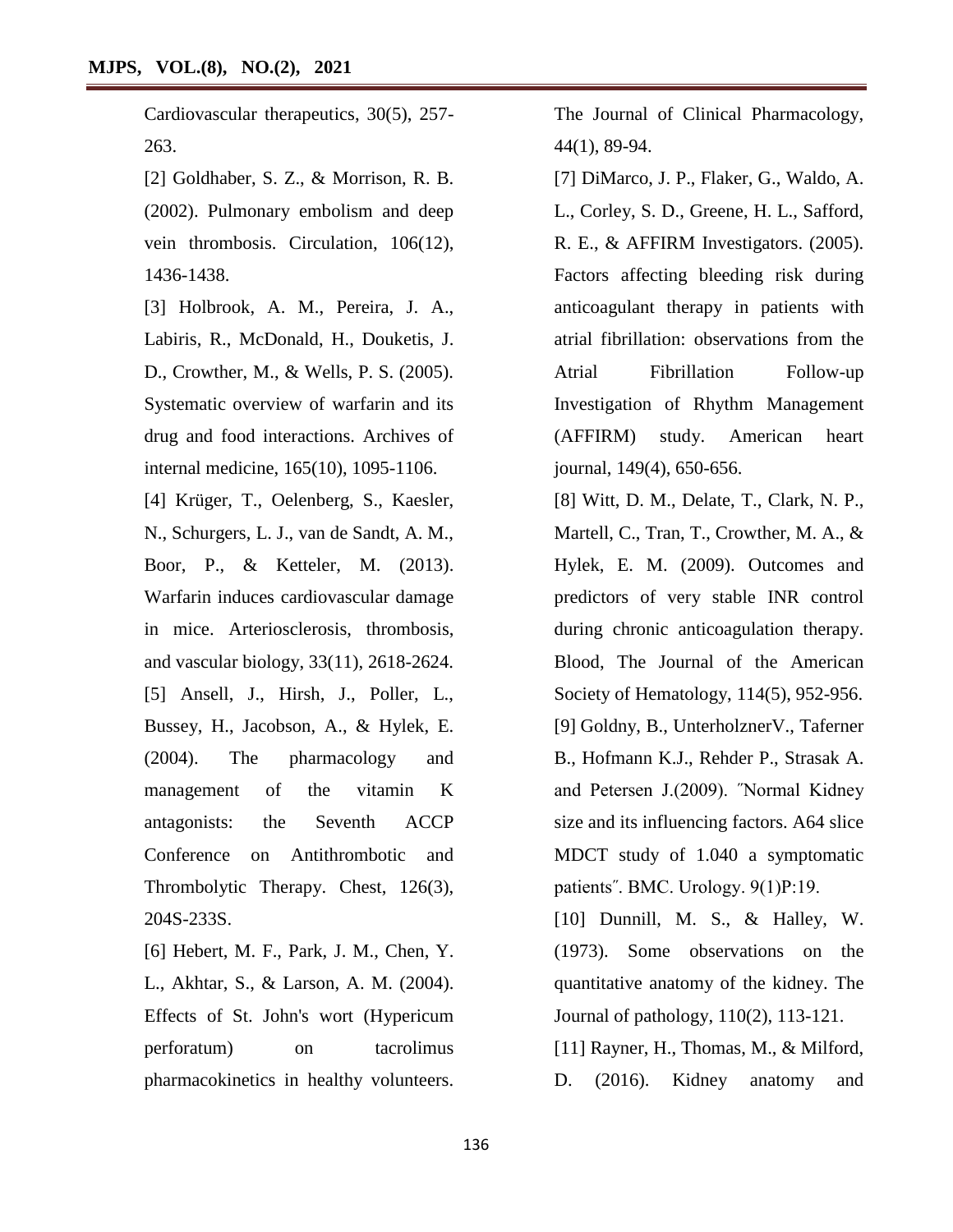physiology. In Understanding Kidney Diseases (pp. 1-10). Springer, Cham. [12] Santos, C., Gomes, A. M., Gomes, A. M., Ventura, A., Almeida, C., & Seabra, J. (2013). An unusual cause of glomerular hematuria and acute kidney injury in a chronic kidney disease patient during warfarin therapy. Nefrología (English Edition), 33(3), 400-403.

[13] Abt, A. B., Carroll, L. E., & Mohler, J. H. (2000). Thin basement membrane disease and acute renal failure secondary to gross hematuria and tubular necrosis. American journal of kidney diseases, 35(3), 533-536.

[14] Brodsky, S. V., Satoskar, A., Chen, J., Nadasdy, G., Eagen, J. W., Hamirani, M., ... & Nadasdy, T. (2009). Acute kidney injury during warfarin therapy associated with obstructive tubular red blood cell casts: a report of 9 cases. American Journal of Kidney Diseases, 54(6), 1121-1126.

[15] Luna, G. (1968). Manual of histological staining methods of the armed forced institute of pathology. 3rd.MCRW hill book Co. New York.

[16] Brodsky, S. V., Collins, M., Park, E., Rovin, B. H., Satoskar, A. A., Nadasdy, G., & Hebert, L. A. (2010). Warfarin therapy that results in an International Normalization Ratio above

the therapeutic range is associated with accelerated progression of chronic kidney disease. Nephron Clinical Practice, 115(2), c142-c146.

[17] Garcia, D. A., Regan, S., Crowther, M., & Hylek, E. M. (2006). The risk of hemorrhage among patients with warfarin-associated coagulopathy. Journal of the American College of Cardiology, 47(4), 804-808.

[18] Lim, A. K. (2013). Haematuria and acute kidney injury associated with warfarin anticoagulation. General Med, 1(105), 2.

[19] Conjeevaram, A., Lohia, P., GS, R., & Vankalakunti, M. (2019). Double whammy: Pigment nephropathy and warfarin-related nephropathy as aetiology for acute kidney injury in a patient with mechanical heart valves. The Open Urology & Nephrology Journal, 12(1).

[20] Ware, K., Qamri, Z., Ozcan, A., Satoskar, A. A., Nadasdy, G., Rovin, B. H., ... & Brodsky, S. V. (2013). Nacetylcysteine ameliorates acute kidney injury but not glomerular hemorrhage in an animal model of warfarin-related nephropathy. American Journal of physiology-Renal physiology, 304(12), F1421-F1427.